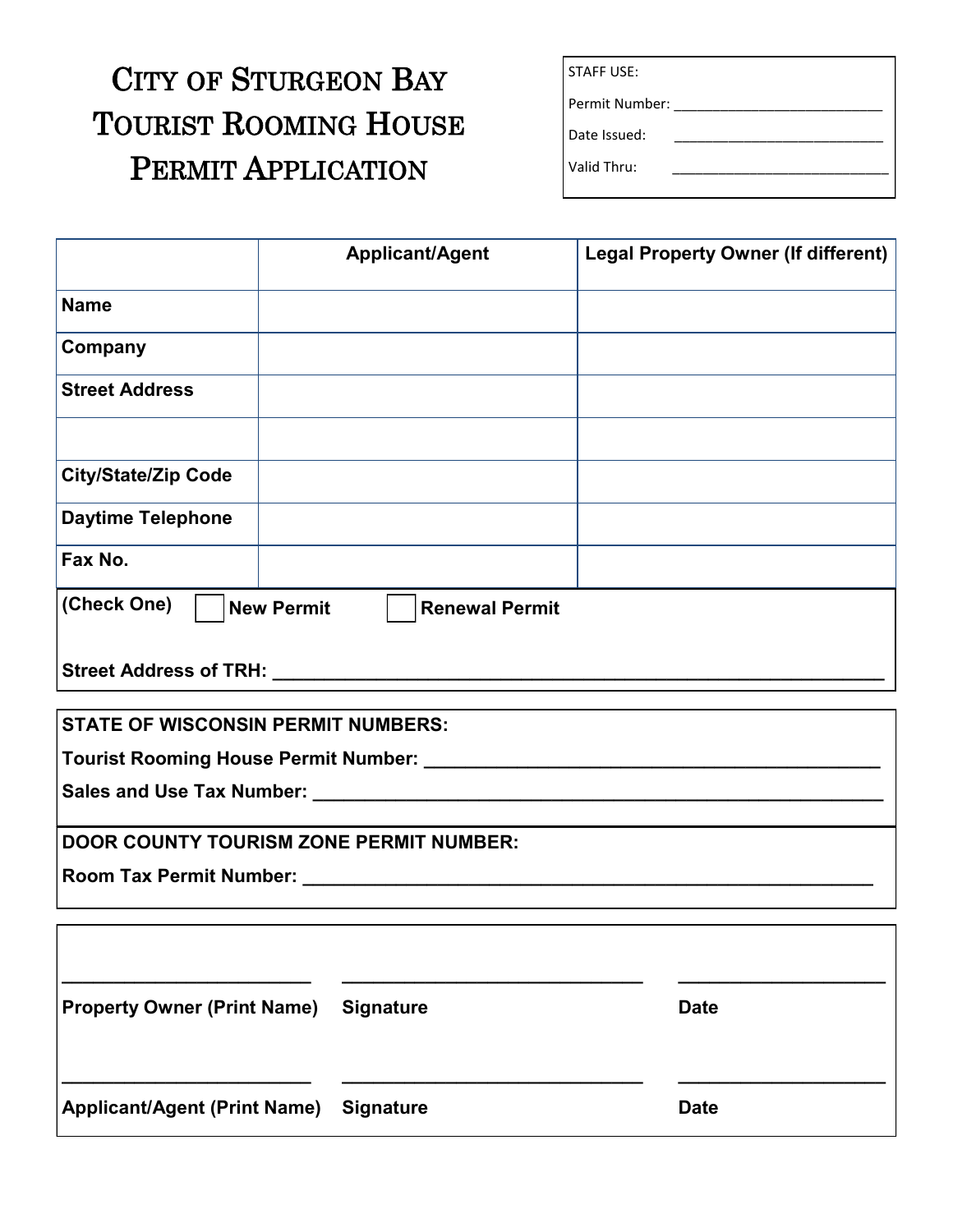| <b>CITY STAFF REVIEW - City Clerk</b>            |                                    |
|--------------------------------------------------|------------------------------------|
| <b>Comments:</b>                                 |                                    |
|                                                  |                                    |
|                                                  |                                    |
|                                                  |                                    |
| <b>Recommendation:</b>                           |                                    |
| <b>Approve</b>                                   |                                    |
| Deny<br>N/A                                      | <b>City Clerk</b>                  |
|                                                  |                                    |
| <b>CITY STAFF REVIEW - Police Department</b>     |                                    |
| <b>Comments:</b>                                 |                                    |
|                                                  |                                    |
|                                                  |                                    |
|                                                  |                                    |
| <b>Recommendation:</b>                           |                                    |
| <b>Approve</b>                                   |                                    |
| Deny<br>N/A                                      | <b>Police Dept. Representative</b> |
|                                                  |                                    |
|                                                  |                                    |
| <b>CITY STAFF REVIEW - Community Development</b> |                                    |
| <b>Current Zoning Classification:</b>            |                                    |
|                                                  |                                    |
| <b>Comments:</b>                                 |                                    |
|                                                  |                                    |
|                                                  |                                    |
|                                                  |                                    |
|                                                  |                                    |
|                                                  |                                    |
|                                                  |                                    |
| <b>FINAL:</b>                                    |                                    |
| <b>Approve</b>                                   |                                    |
| <b>Deny</b>                                      | Comm. Dev. Dept. Representative    |
|                                                  |                                    |
|                                                  |                                    |